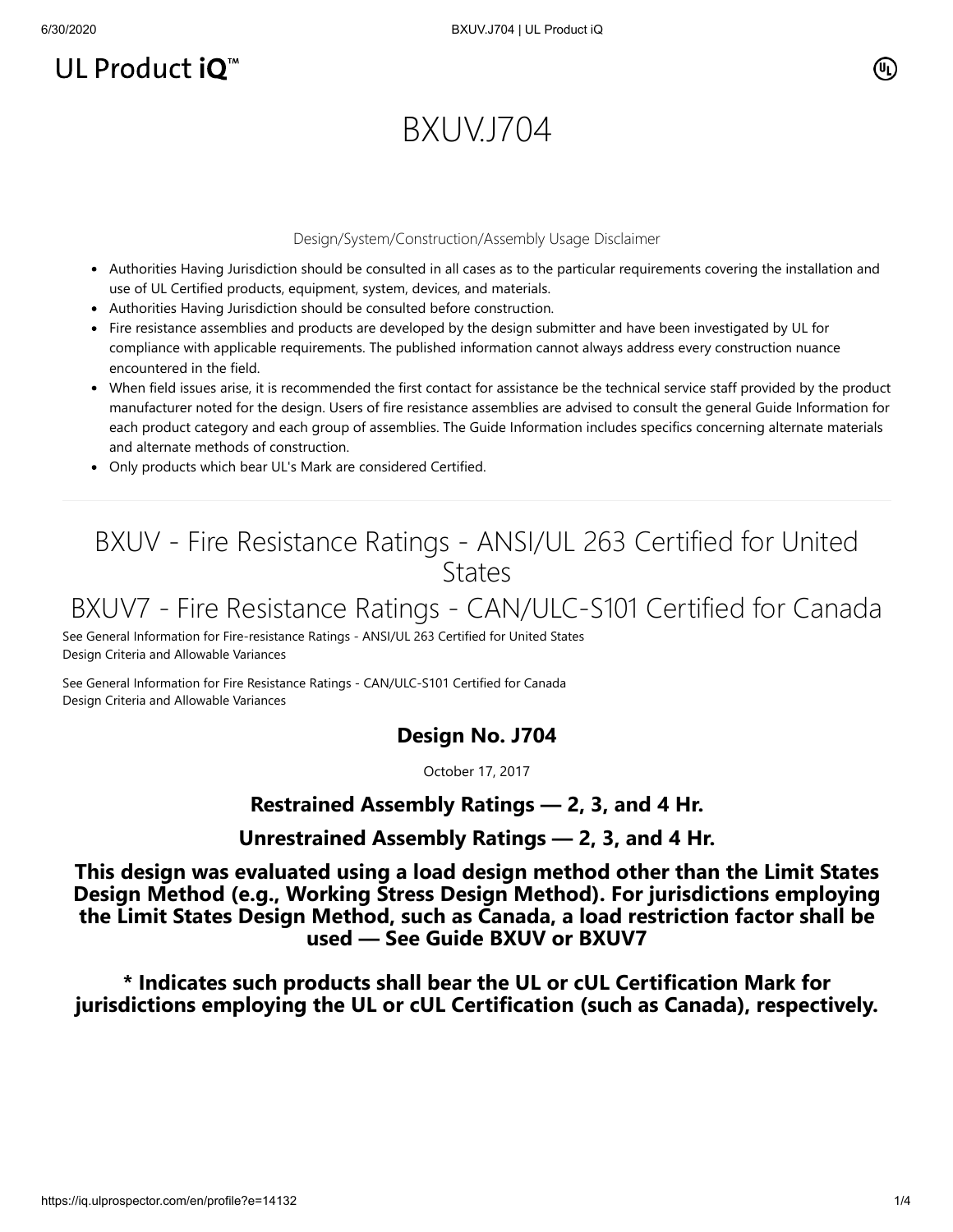#### 6/30/2020 BXUV.J704 | UL Product iQ



1. **Concrete Topping —** 3000 psi compressive strength, 110 to 153 unit weight. Min topping thickness, 1 in. Thickness of Spray-Applied Fire Resistive Materials Required on Flanges

For Restrained and Unrestrained Assembly Ratings

| <b>Min Total Thkns</b><br>of Concrete In. | 2 Hr          | Rating<br>3 Hr | 4 Hr          |
|-------------------------------------------|---------------|----------------|---------------|
| $1 - 1/2$ in.                             | $1 - 1/8$ in. | $1-3/4$ in.    | 2-7/8 in.     |
| 2 in.                                     | 7/8 in.       | $1 - 1/2$ in.  | 2 in.         |
| 2-1/2 in.                                 | 3/4 in.       | 1-5/16 in.     | $1-3/4$ in.   |
| 3 in.                                     | $5/8$ in.     | $1 - 1/8$ in.  | 1-9/16 in.    |
| 3-1/2 in.                                 | 7/16 in.      | 15/16 in.      | $1 - 3/8$ in. |
| 4 in.                                     | $5/16$ in.    | $3/4$ in.      | $1 - 1/8$ in. |
| 4-1/2 in.                                 | $1/4$ in.     | 9/16 in.       | $1$ in.       |
| 5 in.                                     | $1/4$ in.     | 7/16 in.       | 13/16 in.     |

2. **Precast Concrete Units\* —** Normal weight concrete. Single or double stemmed units bearing the UL Classification Marking containing Design Nos. J941 or J944 and having a min slab thickness of 1-1/2 in.; or bearing the UL Classification Marking J704.

See **Precast Concrete Units** Category for names of manufacturers.

3. **Spray-Applied Fire Resistive Materials\* —** Applied by mixing with water and spraying in one or more coats, to a final thickness as shown in the above illustration and in the tables described in Items 1 and 3, to concrete surfaces which must be clean and free of dirt and oil. Min avg and min ind density of 15/14 pcf respectively. Min avg and min ind density of 22/19 pcf respectively for Types Z-106, Z-106/HY , Z-106/G. Min avg and min ind density of 19/18 pcf respectively for Types 7GP and 7HD. For method of density determination, see Design Information Section. Thickness of Spray-Applied Fire Resistive Materials Required on Stems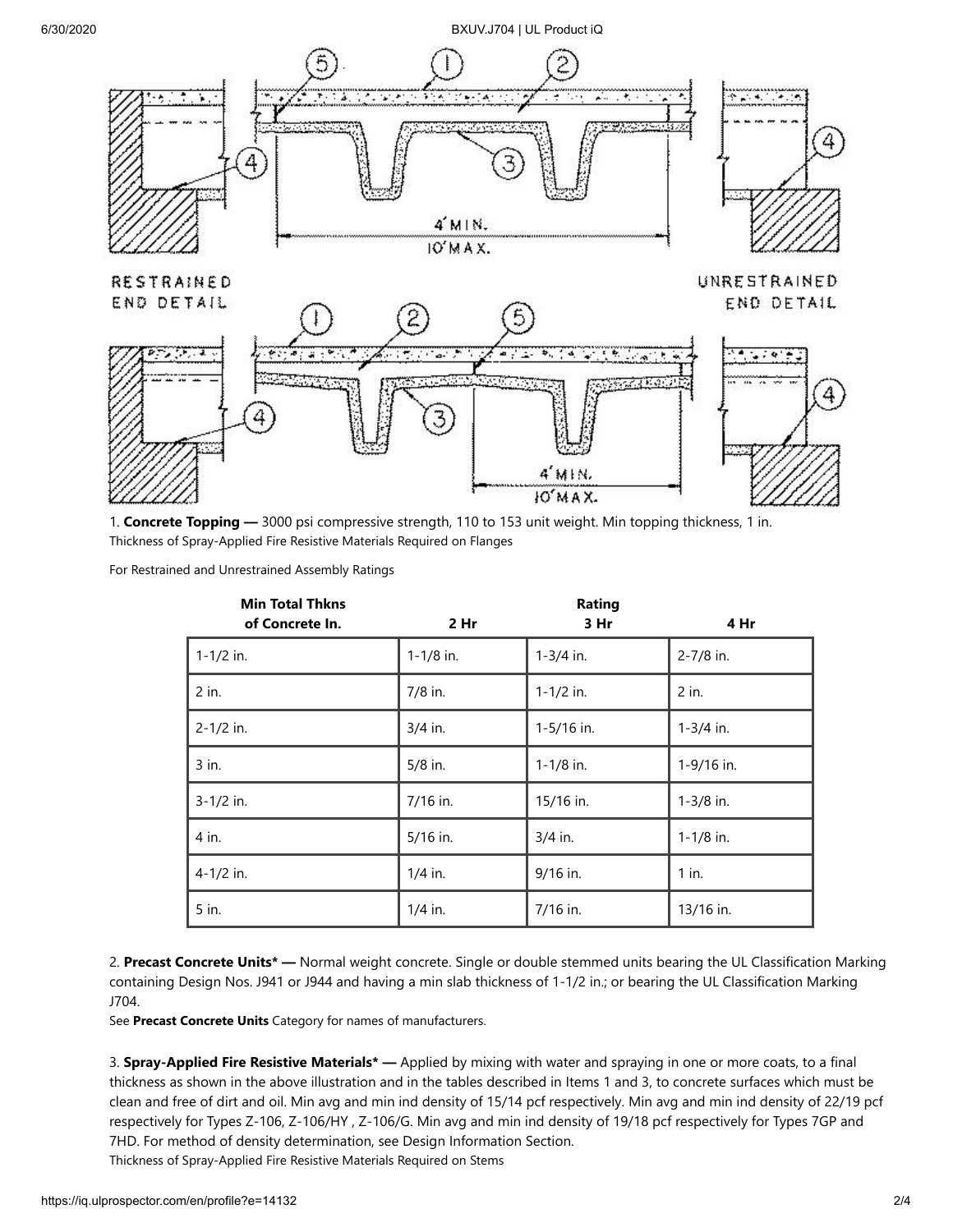For Restrained and Unrestrained Assembly Ratings

| <b>UL Classification</b><br><b>Marking on</b> |           | Rating        |               |
|-----------------------------------------------|-----------|---------------|---------------|
| <b>Precast Concrete Unit</b>                  | 2 Hr      | 3 Hr          | 4 Hr          |
| J941                                          | 11/16 in. | 11/16 in.     | 1-7/16 in.    |
| J704-A                                        | $3/4$ in. | $1 - 1/8$ in. | $1 - 1/2$ in. |
| J704-B                                        | 11/16 in. | 1-1/16 in.    | 1-7/16 in.    |
| J704-C                                        | $1/2$ in. | $7/8$ in.     | 1-5/16 in.    |
| J704-D                                        | 7/16 in.  | 13/16 in.     | 1-3/16 in.    |
| J704-E                                        | 5/16 in.  | $5/8$ in.     | $1$ in.       |
| J704-F                                        | 5/16 in.  | $3/8$ in.     | $3/4$ in.     |
| J944                                          |           | 7/16 in.      | 13/16 in.     |

**ARABIAN VERMICULITE INDUSTRIES** — Types MK-6/CBF, MK-6/ED, MK-6/HY, MK-6s, Sonophone 1, Z-106, Z-106/G, Z-106/HY.

**GCP KOREA INC** — Types MK-6/CBF, MK-6/ED, MK-6/HY, MK-6s, Monokote Acoustic 1, Z-106, Z-106/G, Z-106/HY.

**PYROK INC** — Type LD.

**SOUTHWEST FIREPROOFING PRODUCTS CO** — Types 4, 5, 5EF, 5GP, 5MD, 7GP, 7HD, 8EF, 8GP, 8MD, 9EF, 9GP, 9MD.

**GCP APPLIED TECHNOLOGIES INC** — Types MK-6/HY, MK-6s, Monokote Acoustic 1, RG, Z-106, Z-106/G, Z-106/HY.

4. **Min. Bearing —** 3 in.

5. **Weld Plates —** Optional.

6. **Metal Lath —** (Not Shown) — Required when Type 7HD is applied - Metal lath shall be 3/8 in. expanded diamond mesh, weighing 3.4 lb per sq yd. Secured to underside through steel washers with an outside diam of 1/2 in. with fasteners spaced 12 in. OC in both directions with lath edges overlapped approx 3 in.

## **\* Indicates such products shall bear the UL or cUL Certification Mark for jurisdictions employing the UL or cUL Certification (such as Canada), respectively.**

[Last Updated](javascript:openit() on 2017-10-17

The appearance of a company's name or product in this database does not in itself assure that products so identified have been manufactured under UL's Follow-Up Service. Only those products bearing the UL Mark should be considered to be Certified and covered under UL's Follow-Up Service. Always look for the Mark on the product.

UL permits the reproduction of the material contained in the Online Certification Directory subject to the following conditions: 1. The Guide Information, Assemblies, Constructions, Designs, Systems, and/or Certifications (files) must be presented in their entirety and in a non-misleading manner, without any manipulation of the data (or drawings). 2. The statement "Reprinted from the Online Certifications Directory with permission